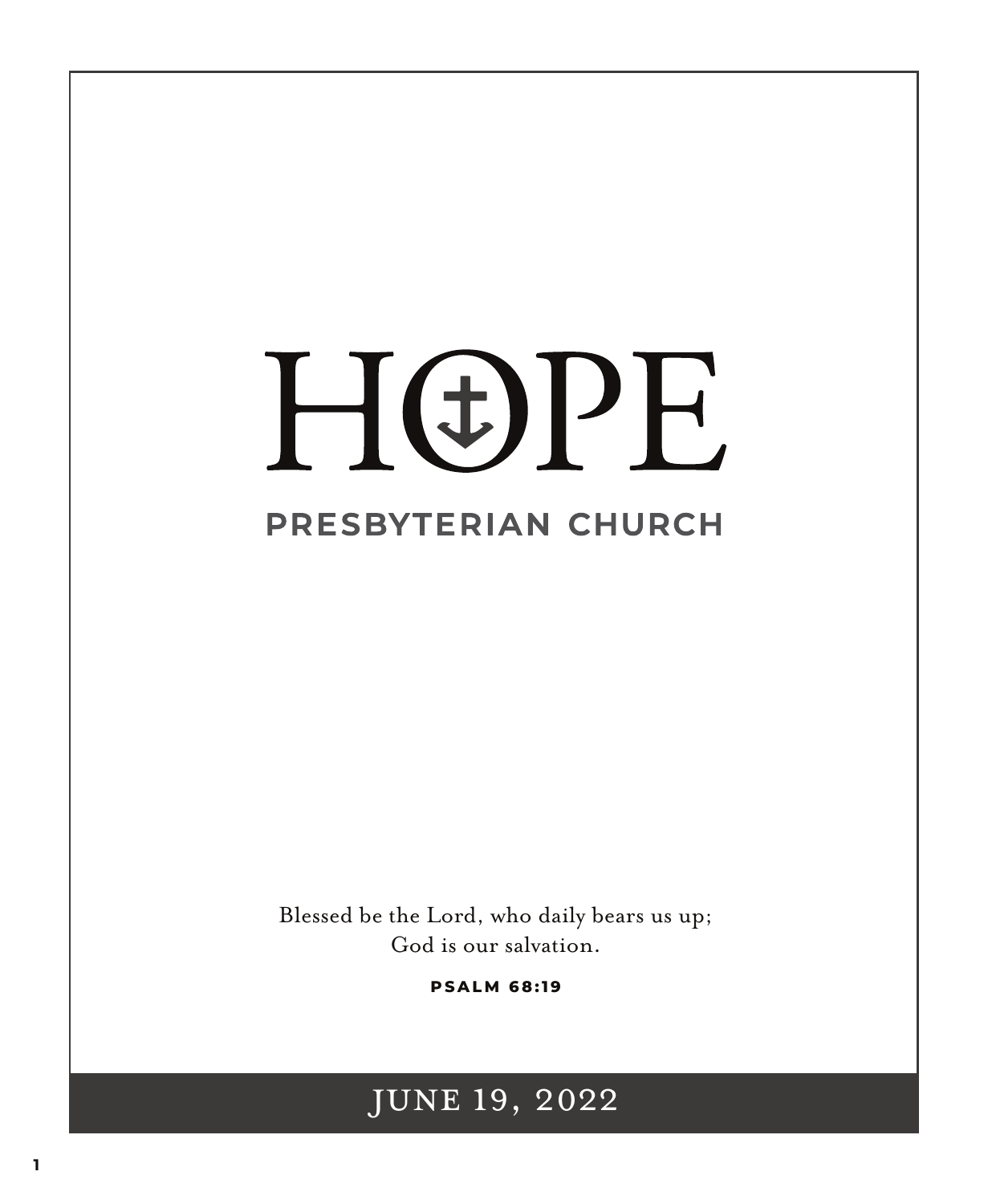# PRELUDE

#### **GLORIOUS DAY**

 Words:. Wilbur Chapman (1910) | Music: Mark Hall and Michael Bleecker (2009) Word Music, a division of Word Music Group, Inc.

One day when heaven was filled with His praises One day when sin was as black as could be Jesus came forth to be born of a virgin Dwelt among men my example is He The word became flesh and the light shined among us His glory revealed

## **Living He loved me, dying He saved me Buried He carried my sins far away Rising He justified freely forever One day He's coming O glorious day O glorious day**

One day they led Him up Calv'ry's mountain One day they nailed Him to die on a tree Suffering anguish despised and rejected Bearing our sins my redeemer is He The hand that healed nations stretched out on a tree And took the nails for me **(Chorus)**

One day the grave could conceal Him no longer One day the stone rolled away from the door Then He arose o'er death He had conquered Now is ascended my Lord evermore Death could not hold Him the grave could not keep Him From rising again **(Chorus)**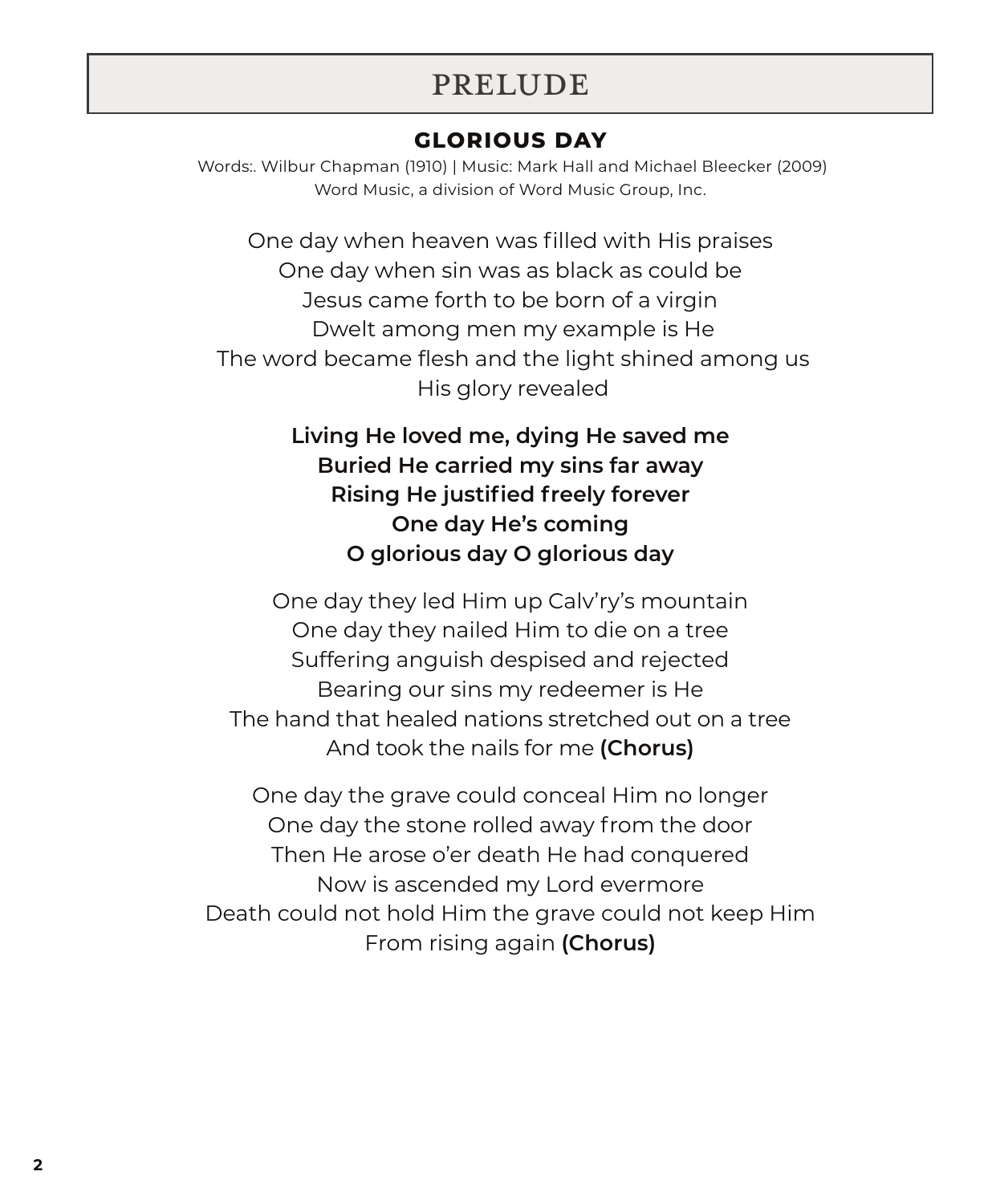# welcome & announcements

# Call To Worship

#### **PSALM 68:4-5, 19**

\*Bold to be read by congregation

- L: Sing to God, sing praises to his name;
- **P: lift up a song to him who rides through the deserts;**
- L: his name is the LORD; exult before him!
- **P: Father of the fatherless and protector of widows is God in his holy habitation.**
- **ALL: Blessed be the Lord, who daily bears us up; God is our salvation.**

# PrAYER OF ADORATION

#### **ONLY A HOLY GOD**

Dustin Smith | Jonny Robinson | Michael Farren | Rich Thompson | CCLI Song # 7073332

Who else commands all the hosts of heaven? Who else could make every king bow down? Who else can whisper and darkness trembles? Only a Holy God

What other beauty demands such praises? What other splendour outshines the sun? What other majesty rules with justice? Only a Holy God

#### **(SONG CONTINUES ON NEXT PAGE)**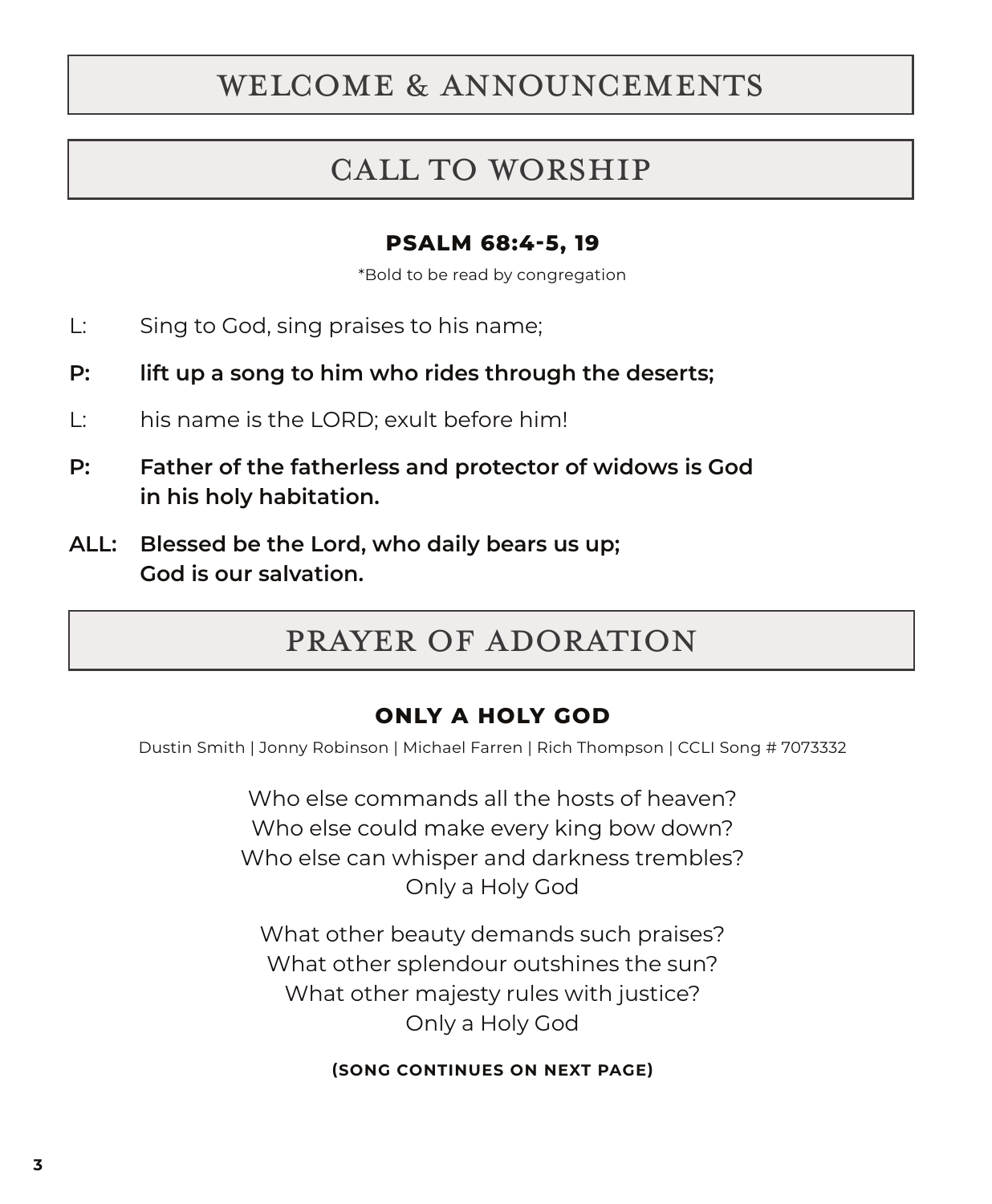#### **Come and behold Him The One and the Only Cry out sing holy Forever a Holy God Come and worship the Holy God**

What other glory consumes like fire? What other power can raise the dead? What other name remains undefeated? Only a Holy God **(Chorus)**

Who else could rescue me from my failing? Who else would offer His only Son? Who else invites me to call Him Father? Only a Holy God Only my Holy God **(Chorus)**

#### **BE THOU MY VISION**

Mary Byrne | Eleanor Hull | Public Domain

Be thou my vision O Lord of my heart Naught be all else to me save that Thou art Thou my best thought by day or by night Waking or sleeping Thy presence my light

Be Thou my wisdom and Thou my true Word I ever with Thee and Thou with me Lord Thou my great Father and I Thy true son Thou in me dwelling and I with Thee one

Riches I heed not nor man's empty praise Thou mine inheritance now and always Thou and Thou on--ly first in my heart High King of heaven my treasure Thou art

High King of Heaven my victory won May I reach heaven's joys O bright Heaven's Sun Heart of my own heart whatever befall Still be my vision O Ruler of all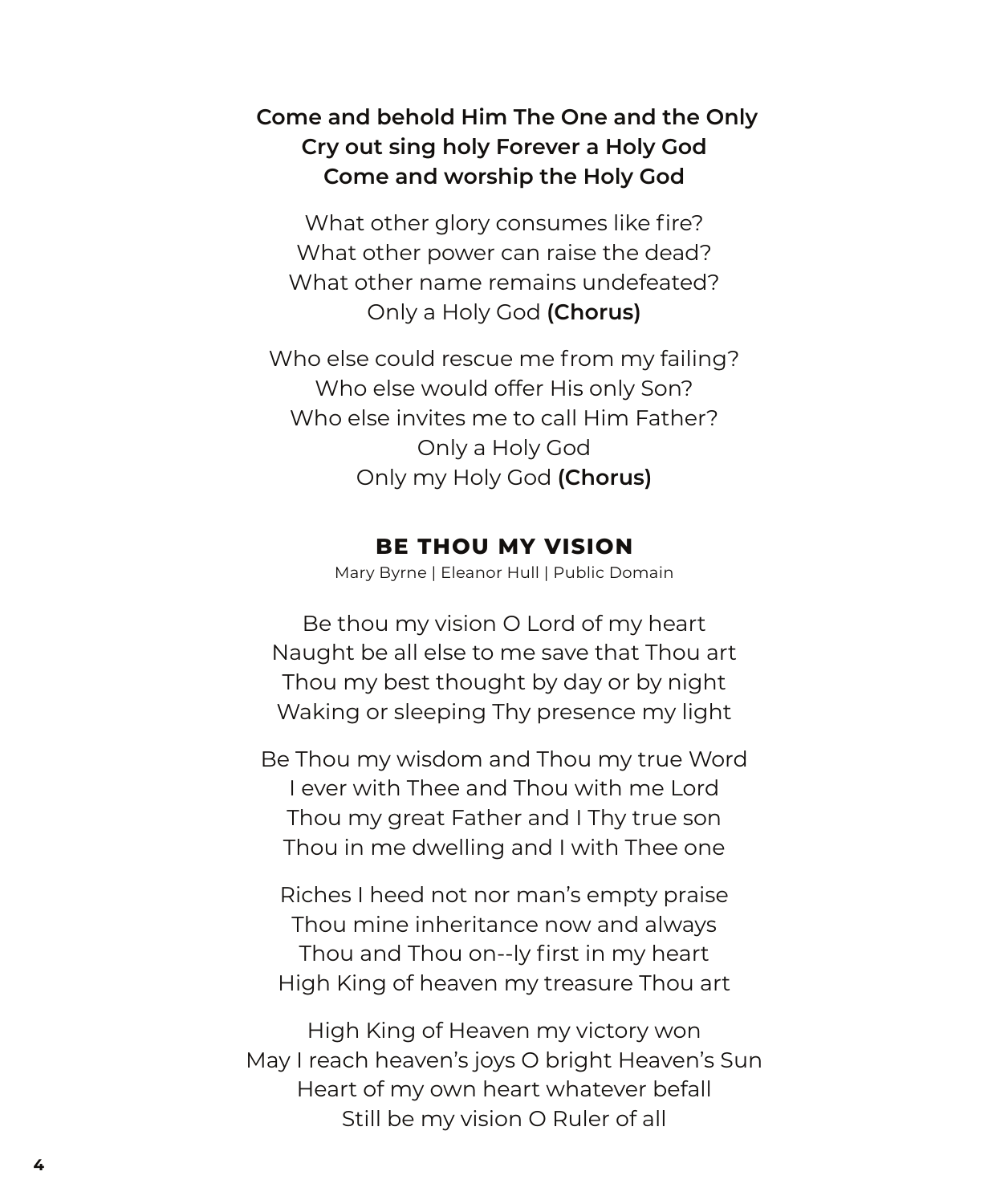# SCRIPTURE READING & CONFESSION OF SIN

## ASSURANCE OF PARDON

*Declaration of the forgiveness of sins through the gospel*

#### **EPHESIANS 1:4-7**

Even as he chose us in him before the foundation of the world, that we should be holy and blameless before him. In love he predestined us for adoption to himself as sons through Jesus Christ, according to the purpose of his will, to the praise of his glorious grace, with which he has blessed us in the Beloved. In him we have redemption through his blood, the forgiveness of our trespasses, according to the riches of his grace.

#### **WHAT WONDROUS LOVE IS THIS**

Words: Alexander Means | Music: William Walker | © 2004 RPI (Randolf Productions, Inc.)

What wondrous love is this O my soul O my soul What wondrous love is this O my soul What wondrous love is this That caused the Lord of bliss To bear the deadful curse for my soul For my soul To bear the deadful curse for my soul

When I was sinking down sinking down sinking down When I was sinking down sinking down When I was sinking down Beneath God's righteous frown Christ laid aside His cross for my soul for my soul Christ laid aside His cross for my soul

To God and to the Lamb I will sing I will sing To God and to the Lamb I will sing To God and to the Lamb Who is the great I AM While millions join the theme I will sing I will sing While millions join the theme I will sing

And when from death I'm free I'll sing on I'll sing on And when from death I'm free I'll sing on And when from death I'm free I'll sing and joyful be And through eternity I'll sing on I'll sing on And through eternity I'll sing on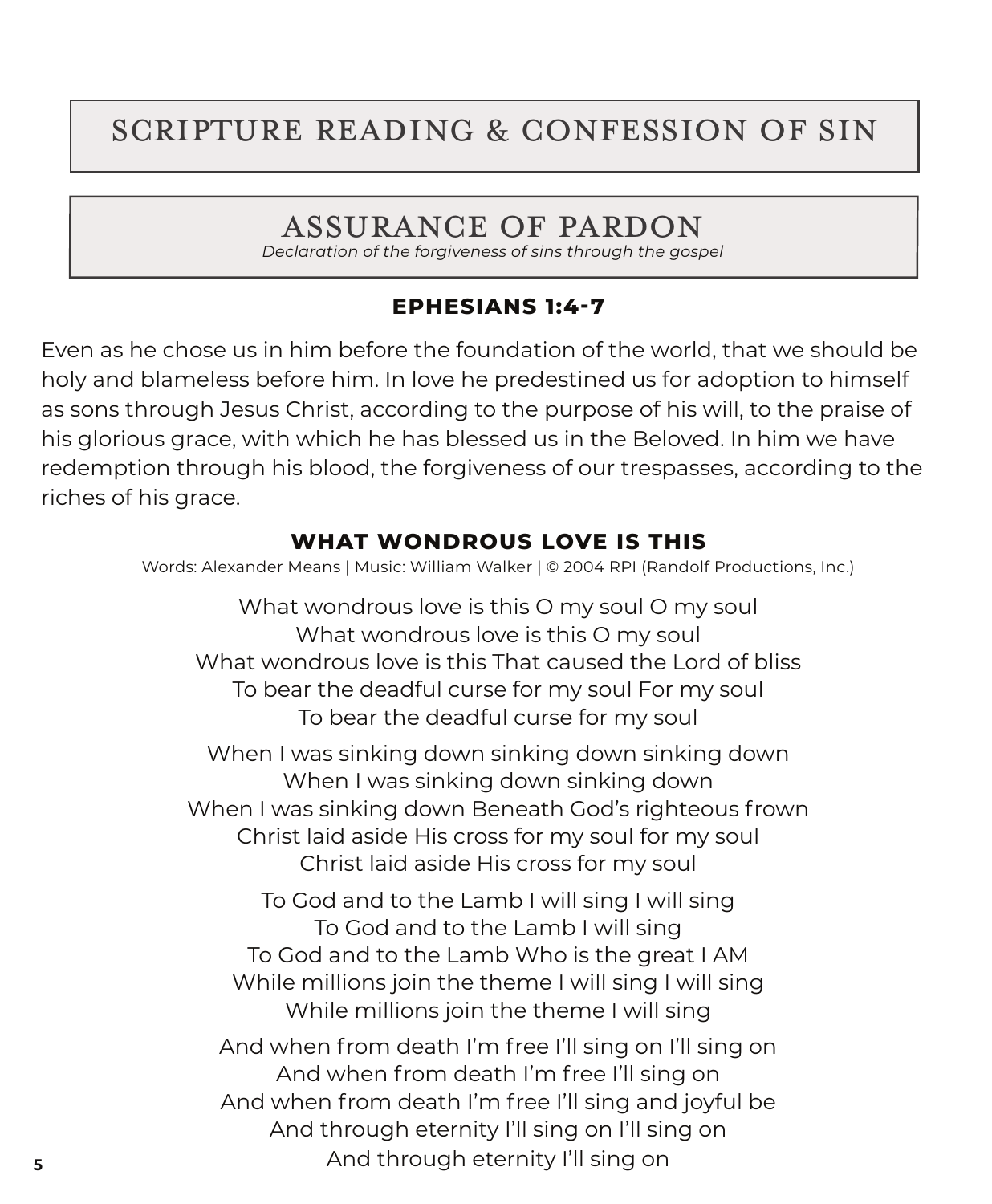# prayer of commissioning

As the committee begins their work of searching for a new pastor, please be in prayer for Rick Bise, Chris Howell, Melissa Jackson, Rob Kurowski, Van Runals, Joshua Sparks, and Lisa Yoakum.

# Prayer of intercession

*Offering our thanksgivings and supplications to God*

(If you would like prayer after the morning worship service, one of our elders will be on the front right side of the sanctuary to pray with and for you.)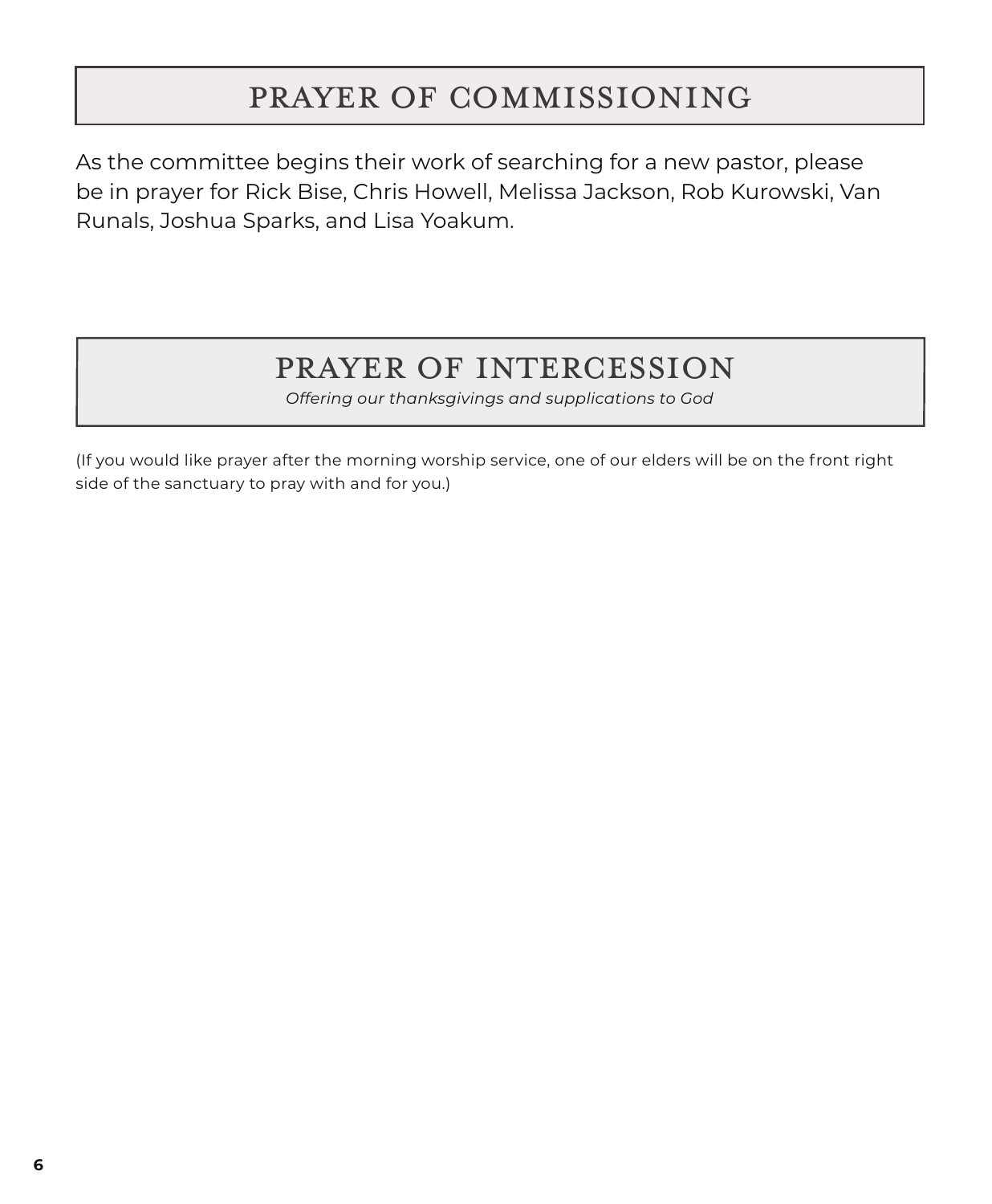#### song of preparation **SOLORY PREPARA** Traditional words Henry W. Greatorex 1851 in the U.S. and the U.S. and the U.S. and the U.S. and the U.S. and NG OF PREPARAT TRADITIONAL WEBSITE CONCLUDED AND ATION  $\overline{a}$

Glory Patri

D

D

D

œ™ œ

D

#

<sup>4</sup> & <sup>4</sup> .<br>.<br>.

# **GLORIA PATRI** œ œ œ œ ˙ œ



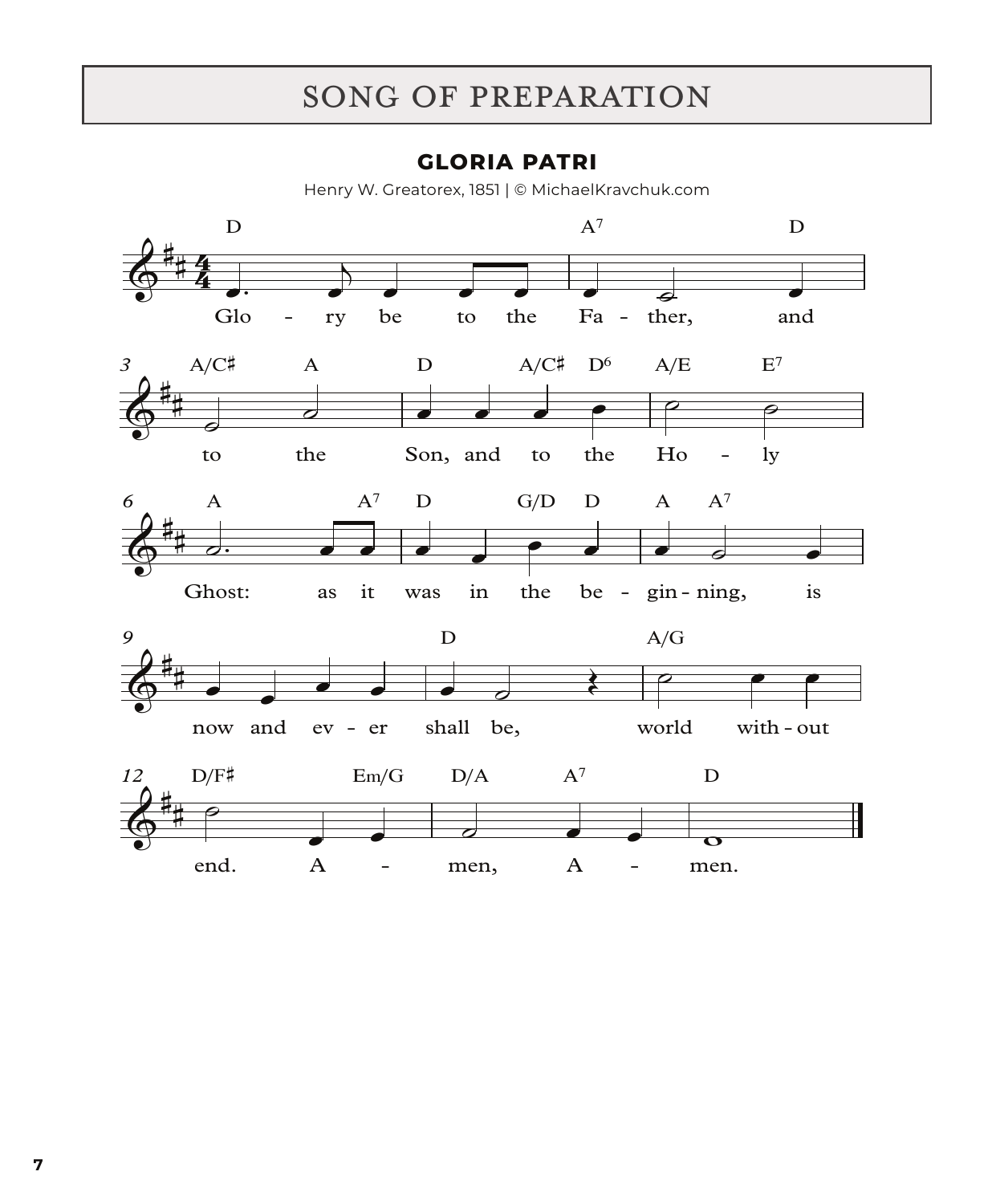# **SERMON**

#### 1 JOHN 4:7-13

Rev. Blake Wingfield

#### "The Spirit-filled Christian" - Part 2

1. The Spirit-filled Christian loves because God is love.

2. The Spirit-filled Christian loves in response to God's love.

3. The Spirit-filled Christian loves in order to display God's love.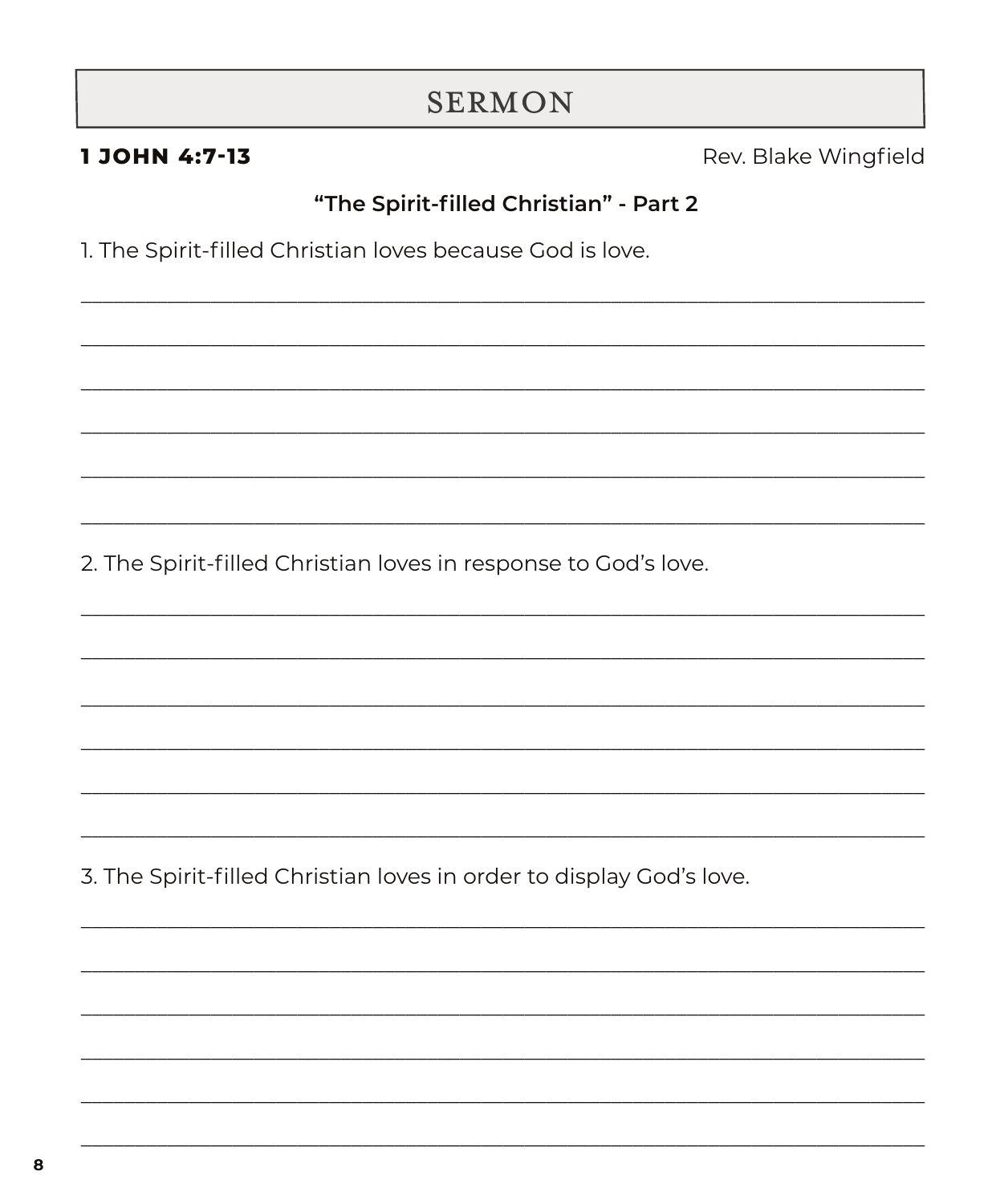# song of response

#### **JESUS PAID IT ALL**

Elvina M. Hall 1865 | John T. Grape 1868

I hear the Savior say, "Thy strength indeed is small Child of weakness, watch and pray, Find in Me thine all in all"

## **Jesus paid it all, All to Him I owe Sin had left a crimson stain He washed it white as snow**

Lord, now indeed I find Thy pow'r, and Thine alone Can change the leper's spots And melt the heart of stone **(Chorus)**

And when before the throne I stand in Him complete "Jesus died my soul to save" my lips shall still repeat **(Chorus)**

## **O praise the One Who paid my debt And raised this life up from the dead (3x)**

#### **BENEDICTION**  *Pronouncement of God's blessing*

**9**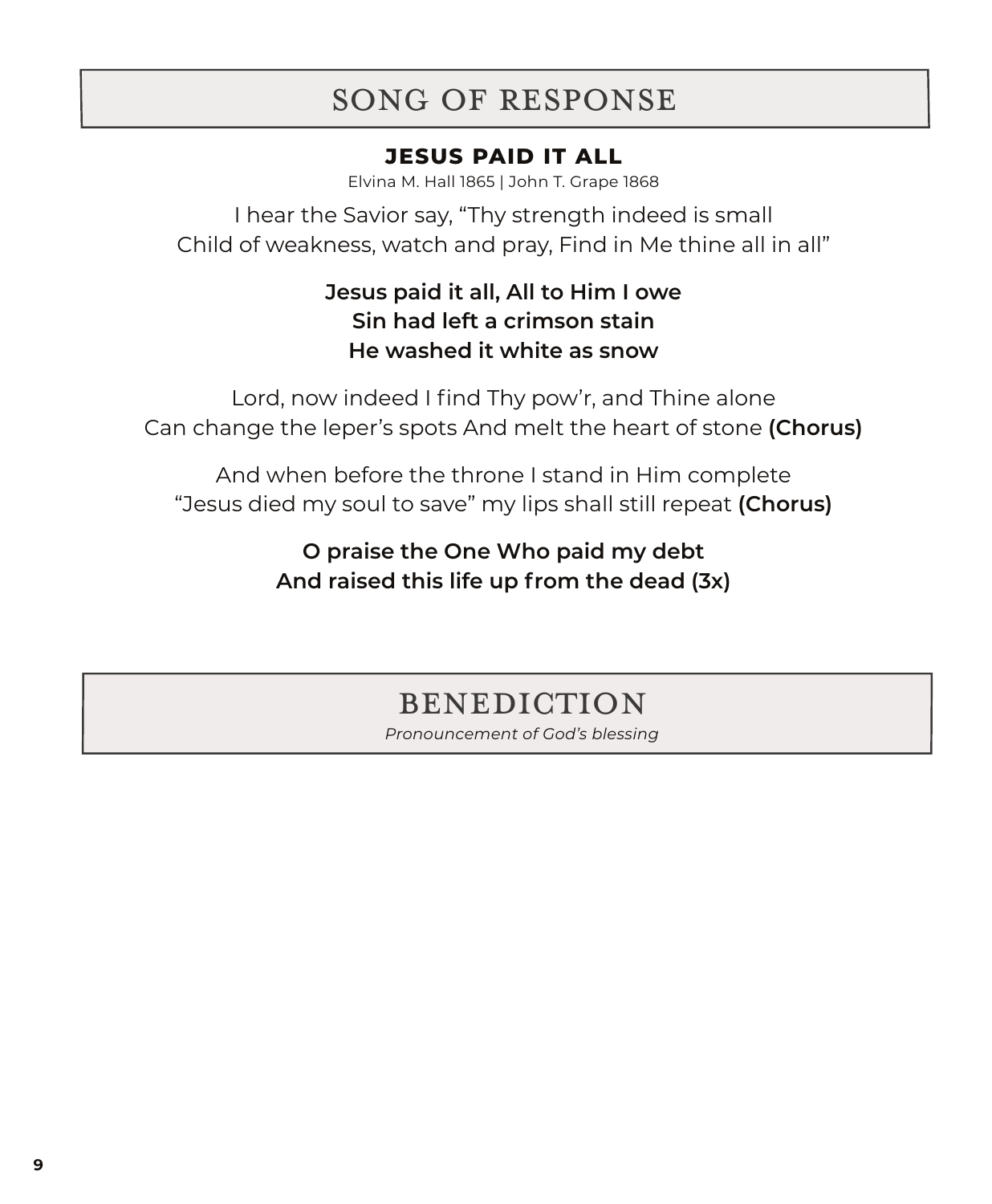# **OPPORTUNITIES**

#### **CONNECTING AT HOPE**

**COMMUNION SUNDAY FELLOWSHIP:** This summer, please plan to stay after worship on the 4<sup>th</sup> Sunday of each month as we fellowship together. Our 1<sup>st</sup> event will be next Sunday, **June 26th**, light snacks will be provided. If you have any questions, please contact the church office at 757.542.3733.

**SAVE THE DATE: Sunday, July 3<sup>rd</sup>**, we will have the opportunity to hear from Saleem, our missionary serving in Europe with MTW. The mission team will be hosting a brief lunch for Saleem and Joy after worship. **Please RSVP to Blake (blake.wingfield@ hopepca.com) to attend** and hear an update on their ministry.

#### **MEN'S MINISTRY:**

- **• Men's Reading and Fellowship Group** meets weekly on **Mondays, 7pm** and **Fridays, 7am at Hope**. Contact Blake Wingfield (434.907.1932) or Bill Yoakum (757.613.7456) for more information.
- **• Breakfast Boys** meet **July 16th at 7:30am at Hope**. Coffee and breakfast will be provided. Contact Bill Yoakum (757.613.7456) or Dick Grice (757.508.2755) with questions or for more information.

#### **WOMEN'S MINISTRY:**

- **• Summer Ladies Bible Study: Tuesday mornings, 6:30-7:30am at Hope**. We are using Trillia Newbell's book, **A Great Cloud of Witnesses: A Study of Those Who Lived by Faith**. For more information or to secure your book, please contact Melissa Jackson (757.377.8788) or Lisa Yoakum (757.581.2803). Ladies wishing to participate by Zoom are welcome.
- **• Ladies' Game Night: Friday, June 24th at 7-9pm at Hope.** Come for a fun evening of games, fellowship, and ice cream sundaes! Invite a friend! Questions? Contact Ryann Boomer (757.650.4637).

#### **YLIFE (YOUTH GROUP 6-12TH GRADERS):**

• **YLIFE SUMMER MOVIE NIGHTS:** YLIFE will be meeting throughout the summer to watch movies on various Christian topics! Snacks will be provided. Future movie nights will be **June 26th**, **July 10th**, and **July 24th**.

**CHILDREN'S PLAYDATE: Friday, July 1st at 10:30am** at Hope on the playground..

#### **SAVE THE DATE: Vacation Bible School (VBS) Monday - Thursday, July 25-28**.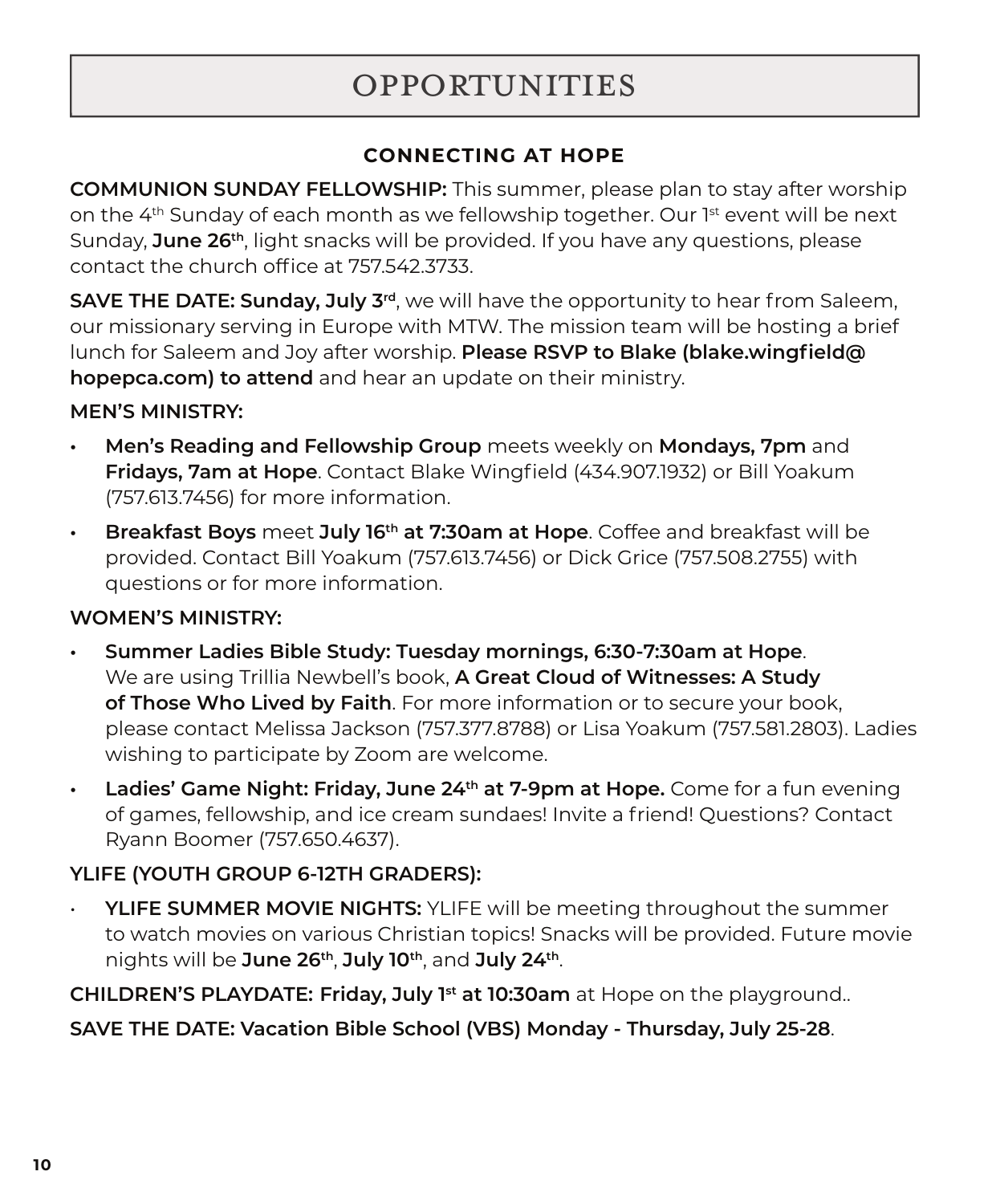# missions update



#### **Saleem and Joy Serving in Europe with MTW**

Saleem was born in North Africa in 1973 and came to faith in Jesus Christ as his Savior and Lord from a Muslim background in his early twenties. Joy was born in Virginia in 1976 and became a Christian in her early childhood. They met in North Africa when Joy was working on an MTW

church planting team and Saleem was working for The United Bible Society as a Bible translator. They married in 2008 and joined MTW as a couple.

Saleem studied with Christian Counseling and Educational Foundation (CCEF) from 2011-2014. After studying theology, he was ordained in the International Presbyterian Church (IPC) of Europe in 2019. His vision is to plant a Presbyterian house church in his home country and to see a Presbytery established across countries in the North African region. He is currently following up with interested seekers and new Christians.

Joy supports Saleem in his various responsibilites, including helping to follow-up and disciple women. She has taught English to business professionals before COVID-19 began and hopes to resume teaching. She loves to share the Gospel through word and life.

Saleem teaches Relationship Skills seminars in various house churches in their country. Saleem and Joy have written a pre-marriage manual which they hope to publish in the coming year. Saleem has prepared pre-baptism material for usage in the local church in North Africa.

While working toward starting a new church plant, Saleem and Joy attend another Reformed house church. Saleem teaches every third Sunday and leads worship once a month. Joy teaches the children's Sunday School class once a month. Their vision is to collaborate together as house churches are planted in the future.